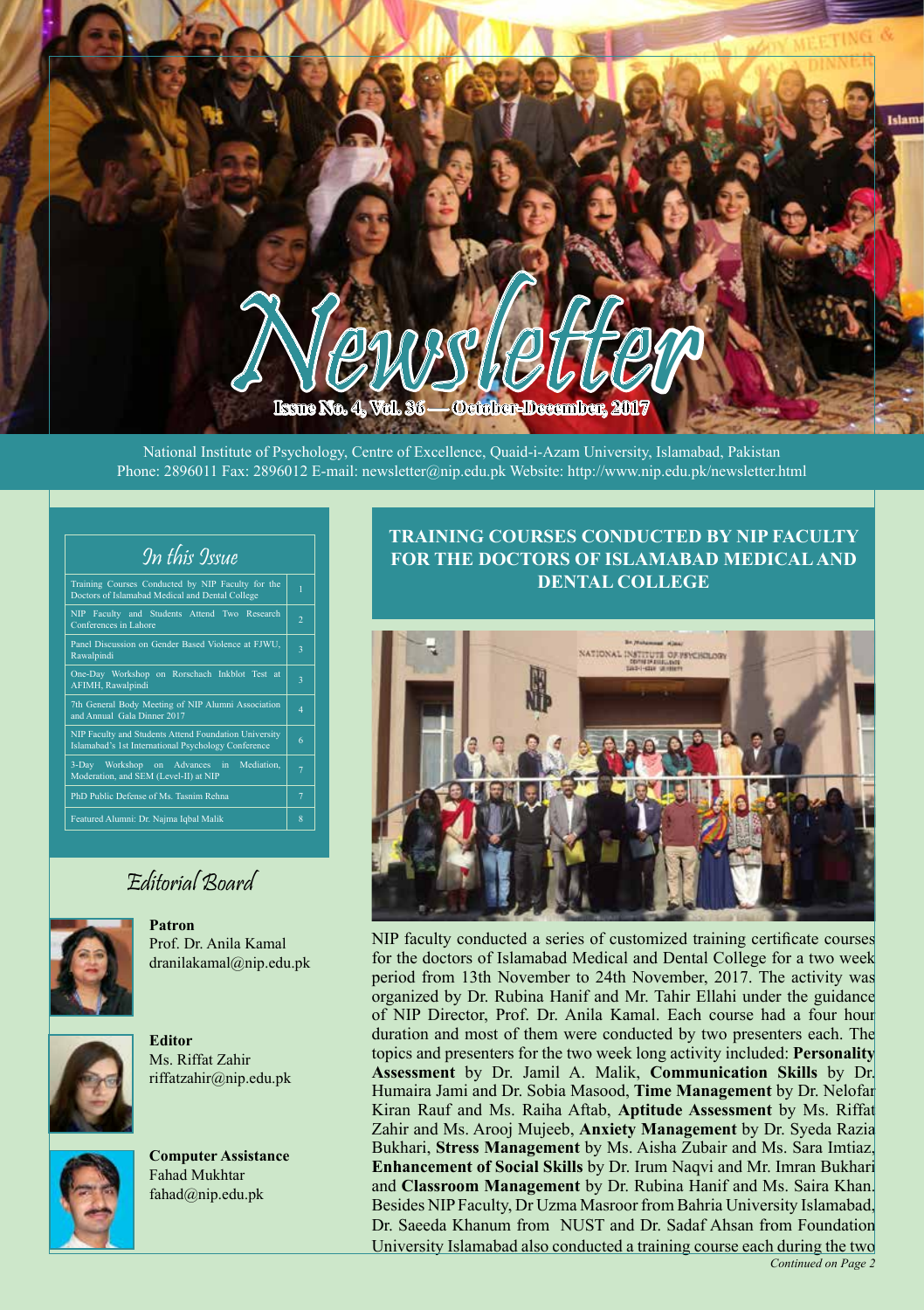#### **NIP Activities**



week period. The participants' level of interest and motivation to learn throughout the workshop was appreciative. They shared that during this course they had learnt about application of psychology in daily and workplace life and they would be more resourceful in their profession after this training.

On 24th Nov. 2017, the concluding ceremony of the activity was held in which Dean Social Sciences, Quaid-i-Azam University Islamabad, Prof. Dr. Sayed Wiqar Ali Shah participated as the chief guest.



He distributed certificates among the participants, presenters and organizers of the activity and also delivered a short concluding speech in which he appreciated the effort and initative of NIP team. On this occasion, Prof. Dr Anila Kamal, Director NIP vowed that NIP would keep on working hard in the future not only in research and teaching but in community services as well. The day came to an end after a group photo of the participants, organizers and presenters was clicked

*Reported by: Dr. Rubina Hanif*

# **NIP FACULTY AND STUDENTS ATTEND TWO RESEARCH CONFERENCES IN LAHORE**

NIP faculty and students attended two research conferences in two universities of Lahore between 11th Dec. 2017 and 13th Dec. 2017.

From 11th to 13th December, 2017, NIP faculty and students attended a three day International Conference on Health and Well-Being that was organized by Lahore College for Women University Lahore's Department of Applied Psychology. Representation of NIP in this three-day conference was marked in several ways. To begin with, Director NIP, Prof. Dr. Anila participated in a panel discussion titled Reflections on the Teaching and Practice of Psychology as a speaker. Two scientific sessions during the conference were also chaired by Prof. Dr. Anila Kamal and Dr. Rubina Hanif. The themes of these scientific sessions were 'Reproductive Health and Wellbeing of Women' and 'Coping, Maintenance and Management of Illness' respectively.

Numerous research papers authored by NIP faculty and students representing diverse themes of the conference were presented in various scientific sessions of the conference. The research papers included: **Gender Differences in Psychological Needs Satisfaction, Fear of Missing Out, and** 

**Social Media Engagement among Young Adults**  by Sumiya Kiani and Ms. Aisha Zubair, **Moderating of Beliefs on Food Myths on the Relationship between Body Image and Eating Attitudes among Adolescents** by Dr. Irum Naqvi and Dr. Anila Kamal, **Impact of Parental Dimensions on Socio-Emotional Health of Adolescents: Basic Need Satisfaction as a Mediator** by Syeda Asma Gillani and Dr. Rubina Hanif, **Role of Dispositional Positive Emotions and Appreciative Inquiry in Employee Engagement among University Teachers** by Iqra Ameer and Ms. Aisha Zubair, **Metacognition and Negative Emotional States among Drug Addicts**  by Anila Qureshi and Dr. Irum Naqvi, **Treating Post Traumatic Stress Disorder with with Cognitive Behavior Therapy: A Case Study** by Firdous Afzal, Dr. Syeda Razia Bukhari and Syeda Ishrat Fatima, **Quality of Life and Psychological Distress among Individuals with Coronary Heart Disease** by Qurat-ul-Ain Irshad, and **Implicit Beliefs of Intelligence, Achievement Emotions, and Academic Self-Efficacy among University Students** by Ayesha Shabbir and Dr. Irum Naqvi.

The second research conference in which NIP participated was organized by Lahore Garrison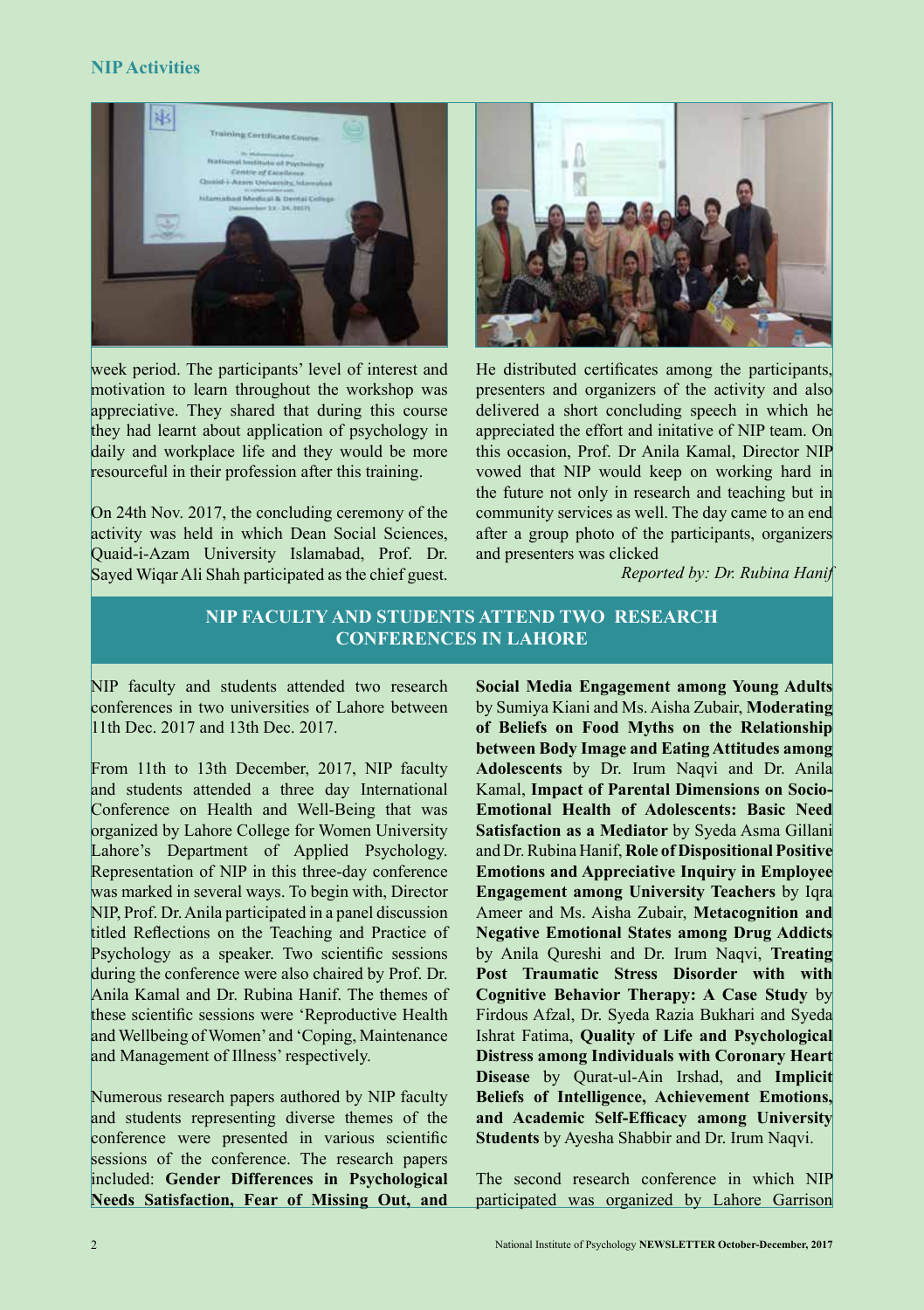

University, Lahore on 12th and 13th December, 2017. It was the first ever conference arranged by the university's Psychology Department and its title was '1st National Conference of Psychology (NCP 2017): Emerging Social and Mental Health Issues in Society'. The conference's activities include oral and poster presentations on different aspects of Psychology including clinical and applied areas. From the NIP faculty, Dr. Jamil A. Malik acted as one

## **PANEL DISCUSSION ON GENDER BASED VIOLENCE AT FJWU, RAWALPINDI**

Fatima Jinnah Women University, Rawalpindi in collaboration with United Nations pursued a 16 days campaign with the mission to eradicate genderbased violence and demand gender equity. In this context, Dr. Humaira Jami from NIP faculty was invited to attend a panel discussion on gender based violence as one of the panelists. The event was held on 7th December 2017 and on this occasion Dr. Jami spoke about the gender based violence faced by transgenders in Pakistan and shared her research findings with the audience. She emphasized the need for ensuring basic human rights for all and the potential for youth activism to eradicate any type of gender based discrimination and violence.





of the poster presentations' judges while Dr. Humaira Jami and Dr. Irum Naqvi acted as session chairs for the scientific sessions on Health Psychology and Organizational Psychology respectively. An NIP student, Arooj Mughal delivered an oral presentation titled **'Validation of Scales of Peaceful Personality'** on this occasion. Her research work had been coauthored by NIP director, Prof. Dr. Anila Kamal. *Reported by: Dr. Humaira Jami and Dr. Irum Naqvi*



# **ONE-DAY WORKSHOP ON RORSCHACH INKBLOT TEST AT AFIMH**

*Reported by: Dr. Humaira Jami* Dr. Syeda Razia Bukhari from NIP conducted a one day workshop on the Rorschach Inkblot Test (Exner Method) at the Armed Forces Institute of Mental Health (AFIMH) Rawalpindi on 17th November, 2017. She provided comprehensive information and guidance about the measure with the help of hands on activities and role plays. The participants consisted of 20 plus psychologists currently serving in the Pakistan Army. After the workshop, Brigadier Dr. Shoaib Kayani and Maj. Dr. Haroon-ur-Rashid thanked Dr. Bokhari and presented her with a shield to applaud her for conducting a very productive activity.

*Reported by: Dr. Syeda Razia Bukhari*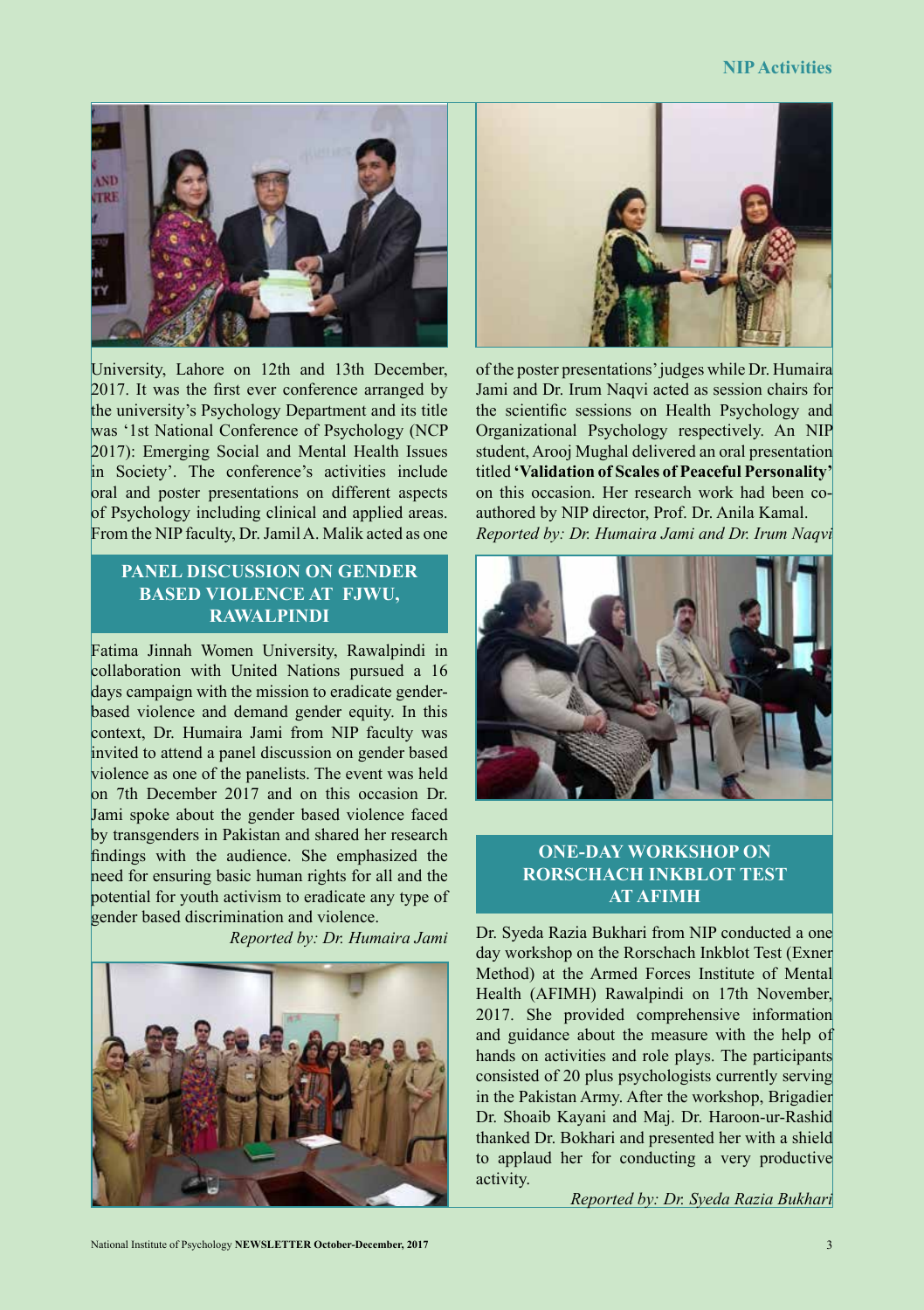#### **NIP Activities**

## **7TH GENERAL BODY MEETING OF NIP ALUMNI ASSOCIATION AND ANNUAL GALA DINNER 2017**







Since its inception, the NIP Alumni Association (AA-NIP) has made a great contribution towards its mission to enable alumni-to-alumni connections and foster a meaningful, lasting relationship between alumni and the institute/university. In this spirit, the 7th general body meeting and annual gala dinner was organized and held by the NIP Alumni Association







on December 29th, 2017 (Friday) at the National Institute of Psychology, Quaid-i-Azam University Islamabad.

The organizing team of the event from the NIP faculty included Ms. Aisha Zubair (Executive Board Coordinator, AA-NIP) and Dr. Nelofer Rauf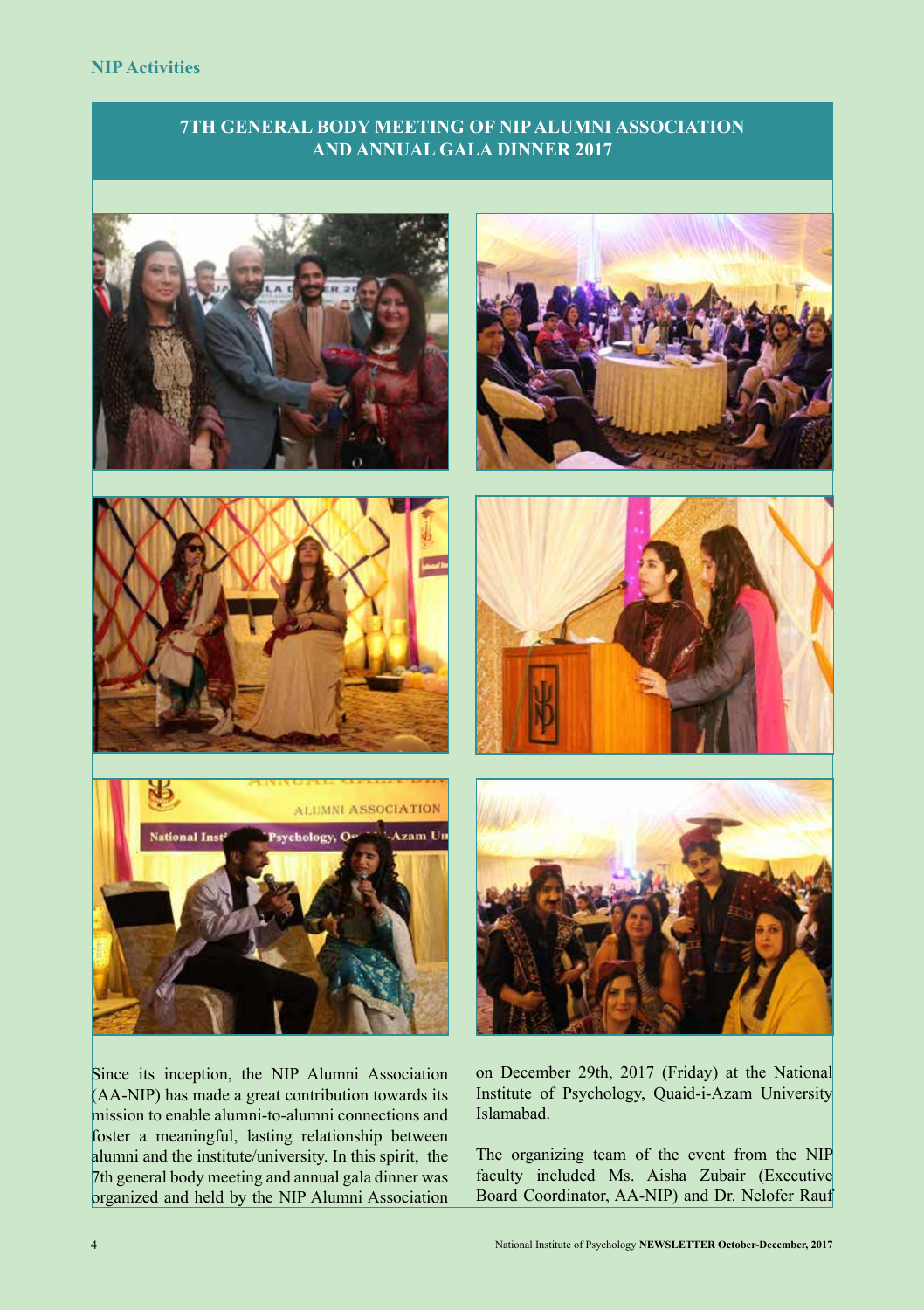#### **NIP Activities**



(Executive Board Member, AA-NIP) as event coordinator. Furthermore, Dr. Irum Naqvi (General Secretary, AA-NIP), Ms. Sara Imtiaz (Executive Board member, AA-NIP), and Mr. Tahir Elahi (for Finance/ Administrative Support) were deputed. On the event day, registration desk was managed by Mr. Naeem Aslam (Executive Board Member, AA-NIP), with the support of NIP's M.Phil/ PhD students. A large number of alumni, current students, their families, and faculty of NIP participated in the event. Formal proceedings of the program commenced with the recitation of Holy Quran after which the



guests were welcomed by the NIP Alumni Executive Committee. The evening progressed with an entertainment program presented by the students of NIP. The major highlights of the program included multiple activities comprising tableau performances, funny skits, parodies of celebrities, and poetry recitals. The audience enormously enjoyed the instrumental music and songs and the input by the senior alumni who very fondly shared their nostalgic memories of NIP.

In the end, Dr. Shoaib Kiani (President Alumni Executive Board) expressed gratitude to the guests for their presence. He shared his joy on seeing alumni as significant part of NIP and their warm hearted involvement in the event. After the program a lavish dinner was served which was attended by approximately more than 250 guests including NIP Alumni and their families, faculty, and current students. The fun continued for some more time with a singing session around the fire.

*Reported by: Dr. Irum Naqvi*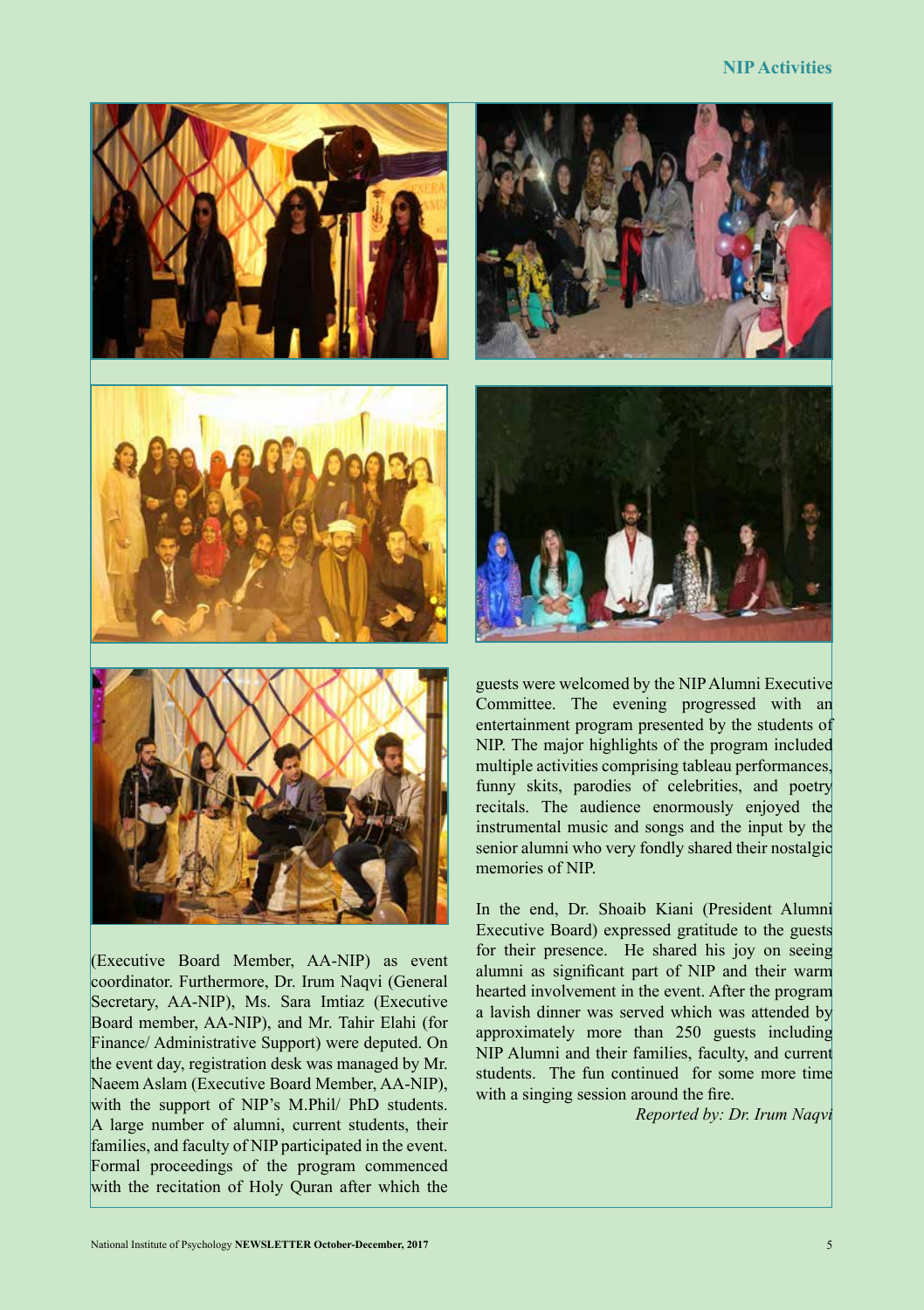# **NIP FACULTY AND STUDENTS ATTEND FOUNDATION UNIVERSITY ISLAMABAD'S 1ST INTERNATIONAL PSYCHOLOGY CONFERENCE**





The Foundation University Islamabad's Department of Psychology organized its 1st International on 18th and 19th December, 2017. The venue of the two day conference was the university's Rawalpindi Campus. Students and faculty from the National Institute of Psychology participated actively in conference in several capacities. Two scientific sessions of the conference were chaired by Prof. Dr. Anila Kamal and Dr. Rubina Hanif respectively while Dr. Sobia Masood, Dr. Humaira Jami and Dr. Jamil A. Malik were the judges for the poster presentation competition.

The research papers presentations included: **Exploration of Religious Knowledge Regarding Permission to Visit Pirs in Pakistan** by Sana Younas and Dr. Anila Kamal, **Correlates of Value-Orientation among Adolescents: Role of Internet Addiction and Demographic Variables** by Gulnaz Pari and Dr. Humaira Jami, **Impact of Media Exposure to Terrorism on Adolescents' Mental Health in Reference to Terrorist Attack on Army Public School, Peshawar** by Sanam Younis and Dr. Humaira Jami, **Relationship between Depression and Psychological Well-Being among Cardiac Patients: A Comparative Study** by Shazia Yusuf and Dr. Rubina Hanif, **Maternal Attachment, Gender Role Attitude, and Body Image among Young Adults** by Amna Zain and Dr. Irum Naqvi, **Moderating Role of Internalization on Impact of Media Images on Students** by Maria Abubakkar and Prof. Dr. Anila Kamal, **Relationship between Implicit Theories and Forgiveness During Legal Decision Making among Law Students** by Maryam Khan and Dr. Anila Kamal, **Faith Development Process of Transgenders; A Qualitative Inquiry by Zarnosh Nawaz, Impulsive Buying: A Psychological Science Moderating Role of Online** 

**Visual Merchandising in Relationship between E-Loyalty and Online Impulsive Buying among Online Customers** by Ammara Nasim and Ms. Arooj Mujeeb, **A Model of Identity Formation of Transgender-Hijras** by Sadaf Rehman, Dr. Mudassar Aziz, and Dr. Gulnaz Anjum, **Personality Traits and Autonomy as Predictors of Facebook Usage and Number of Facebook Friends** by Sobia Basher and Dr. Jamil A. Malik, **Emotional Distress, Resilience and Quality of Life among Infertile Women** by Noreen Akbar and Ms. Aisha Zubair, **Internalization of Beauty Ideals and Appearance Anxiety among Women: Role of Dressing** by Farwa Batool, Dr. Humaira Jami, and Sana Younus, **Cognitive Failures in Pharmaceutical Companies Employees: Role of Mental Toughness, Fatigue, and Demographics** by Ms. Arooj Mujeeb and Dr. Anis-Ul-Haque, **Predicting Marital Adjustmenting from Emotional Intelligence and Multitasking Ability of Working Married Men and Women**  by Saima Kalsoom and Dr. Anila Kamal, **Attitude toward Afghan Refugees: Role of Social Identity In Terror Management Perspective** by Iqra Tariq and Dr. Humaira Jami, **Teaching Effectiveness; Exploring the Role of Personal Variables** by Sidra Shoaib and Dr. Rubina Hanif, **Exploring Mediating Role of Psychological Capital in Relationship of Emotions and Work Engagement among Small Business Entrepreneurs** by Saadiya Abbasi and Dr. Anila Kamal, **Role of Gender and Body Mass Index in Establishing Negative Eating Attitudes and Body Image among Adolescents** by Dr. Irum Naqvi and Dr. Anila Kamal, **Cognitive Appraisals of Perceived Interparental Conflict: Understanding Adolescent Behaviour Problems**  by Sana Bukhari and Dr. Sobia Masood, **Self-Compassion, Physical Health and Psychological Well-Being among Young Adults** by Umamah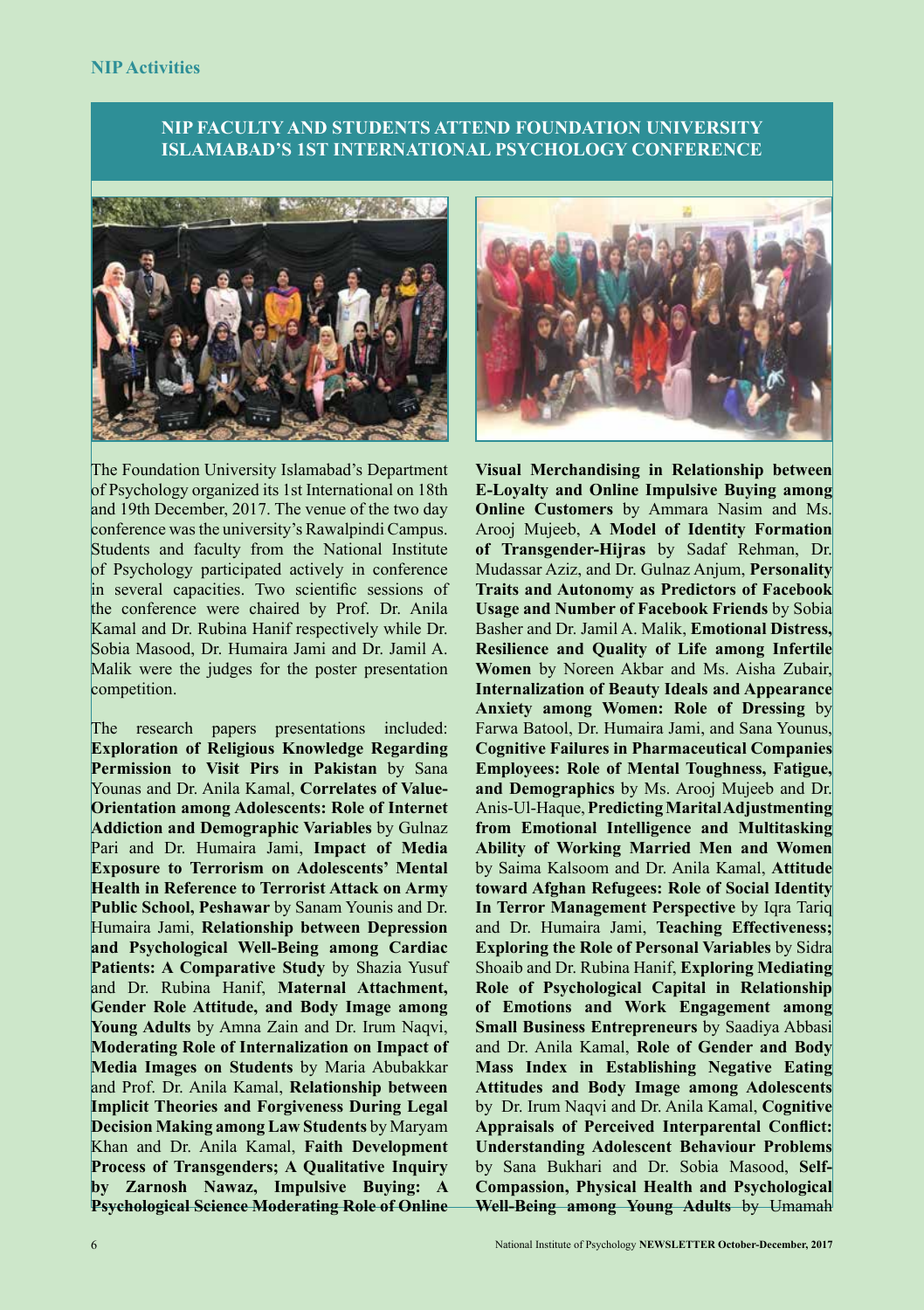Ashraf Malik and Dr. Syeda Razia Bukhari, **Role of Secure Attachment and Positive Communication Patterns in Improving the Quality of Marital Relationships** by Naseem Fatima and Dr. Sobia Masood, **A Feasibility Study for Choosing the Best Intervention for School Going Children: A Case Study for a Primary School in Islamabad, Pakistan** by Ms. Raiha Aftab and Dr. Nelofar Kiran Rauf, **The Impact of Parental Attachment and Escape Motives in Development of Problematic Internet Use in Pakistani University Students** by Yusra Afraz and Dr. Sobia Masood, **Role of Positive Work Environment and Burnout in Patient Safety Practices among Nurses** by Sana Ahmad and Ms. Aisha Zubair, **Relationship Between Self-Compassion, Rumination and Depression Among Geriatrics Living in Old-Homes** by Misbah Ilyas

and Mr. Naeem Aslam, **Relationship between Care-Giving Stress and Quality of Life of Caregivers: Moderating Role of Social Support and Emotion Regulation Difficulties** by Neelam Bibi and Dr. Jamil A. Malik, and **Does Gender Moderate the Relationship between Ambivalent Sexism and Attitudes towards Domestic Violence?** by Humma Channa, Dr. Sobia Masood, and Dr. Mustanir Ahmad.

NIP also participated eagerly in the poster presentation competition and won two prizes. The poster made by Umbreen Feroz and Dr. Humaira Jami won the 2nd prize while the poster submitted by Aliya Imtiaz and Dr. Jamil A. Malik was awarded the 3rd pri ze.

*Reported by: Ms. Riffat Zahir*

# **3-DAY WORKSHOP ON ADVANCES IN MEDIATION, MODERATION AND SEM (LEVEL-II)**

Dr. Jamil A. Malik conducted the much required and awaited workshop on Advances in Mediation, Moderation, and SEM (Level-II) at NIP from 1st to 3rd Nov. 2017. First day of workshop focused upon learning about factor analysis where emphasis was made on controlling for method related error, then invariance testing was practiced and an understanding was developed for multi-group path models. The second day covered validity testing in AMOS followed by continuation of path models, and feedback loop (or non-recursive models). The third and the last day of the workshop started with the practice of specification search, followed by a thorough understanding of longitudinal data analysis techniques where latent growth curves, mediation models, and simple regression across timeline was seen. The 3-Day activity came to an end



with the distribution of certificates by Dr. Rubina Hanif followed by a group photo of the workshop participants, organizers and the resource person. *Reported by: Ms. Sara Imtiaz*



The PhD defense of Ms. Tasnim Rehna was held on 30th November, 2017 in the seminar hall of NIP. The title of the dissertation was 'Adverse Life Events and Adolescents' Emotional and Behavioral Problems: Cognitive Factors and Personality Traits as Moderators'.

The research was supervised by Dr. Rubina Hanif while the external examiners were Dr. Syed Sajjad Hussain and Dr. Nasreen Rafique. The event was well attended by NIP faculty and students as well as guests.

*Reported by: Ms. Riffat Zahir*